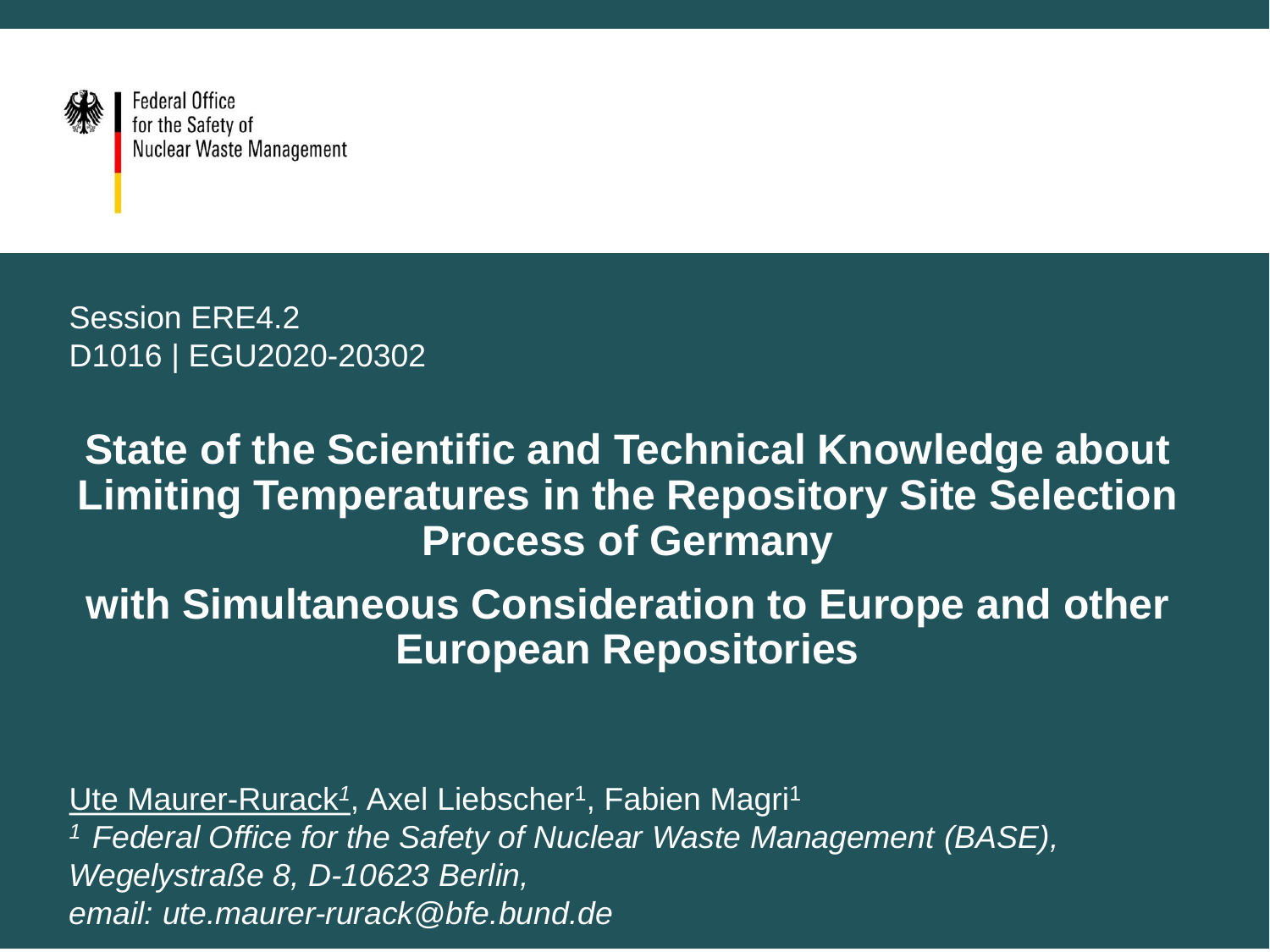The major goal of this research study is to provide a basis for the assessment of specific temperature limits for host rocks **(rock salt, clay, crystalline)** to be applied within the process of site selection in Germany.

#### **§27 (4) Site Selection Act 2017**

"(4) For precautionary reasons, a **temperature limit of 100°C** is assumed on the outer surface of the containers with highly radioactive waste as long as the maximum physically possible temperatures in the respective host rocks have not yet been determined due to pending research work."

Federal Office for the Safety of Nuclear Waste Management



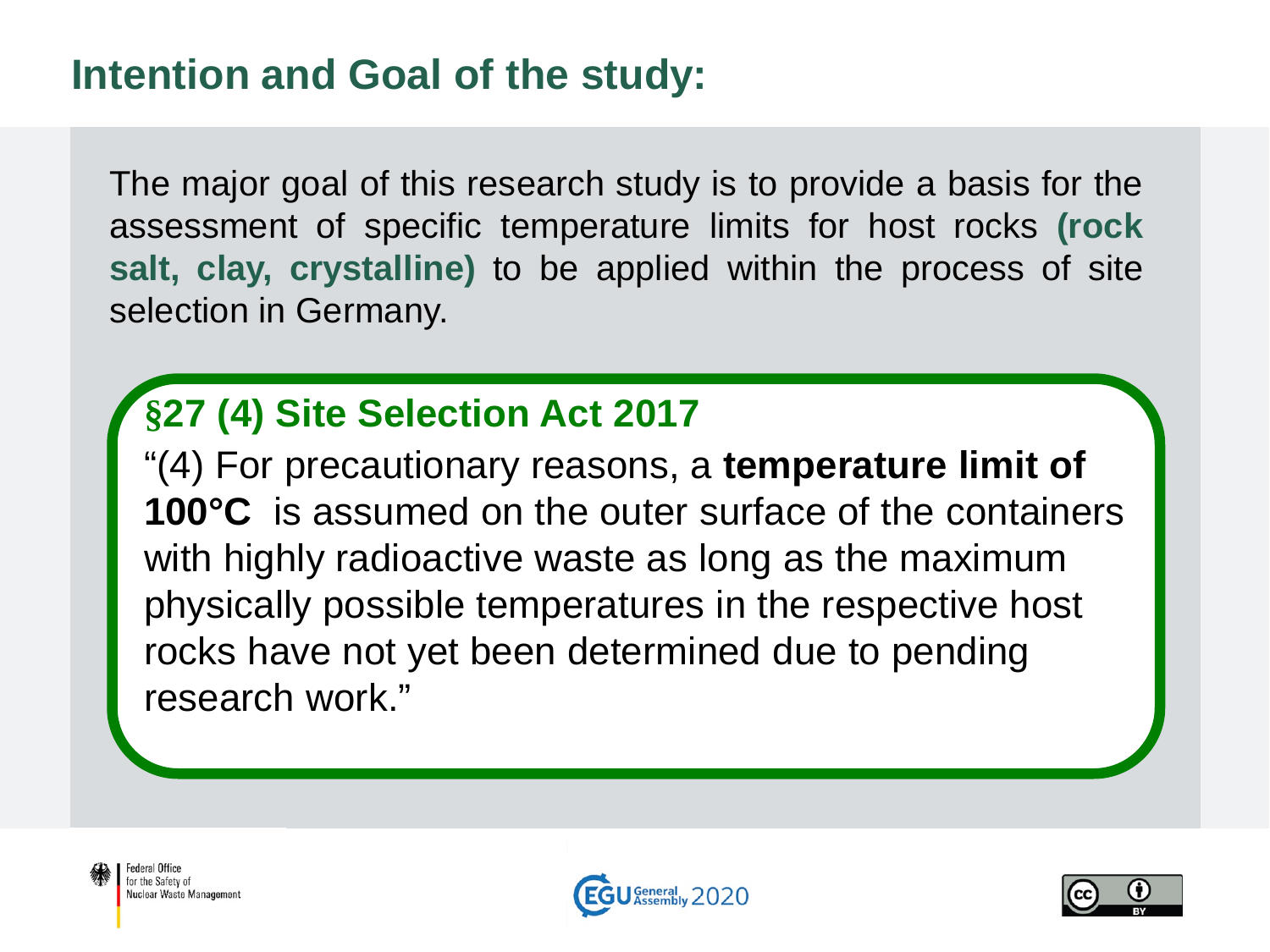#### **Examples of Temperature Ranges in National Comparison**

| <b>Country</b>     | <b>Host</b><br><b>Rock</b>            | <b>Outer Surface of the</b><br><b>Waste Container</b>               | <b>Buffer/-</b><br>material                                           | <b>Temperature</b><br><b>Regulation</b><br><b>Host Rock</b> |
|--------------------|---------------------------------------|---------------------------------------------------------------------|-----------------------------------------------------------------------|-------------------------------------------------------------|
| <b>Germany</b>     | rock salt<br>clay rock<br>cryst. rock | 100 °C, Site Selection<br>Act 2017 (phase 1)                        | $.$ /.                                                                | $\cdot$ .                                                   |
| <b>Finland</b>     |                                       | cryst. rock expected: 95 °C (non-<br>saturated bentonite<br>buffer) | 100 °C<br>bentonite buffer                                            | 65 °C expected                                              |
| <b>France</b>      | clay rock                             | 90 °C - 100 °C                                                      | 100 °C<br>bentonite buffer                                            | 90 °C (storage<br>cabin)                                    |
| <b>Switzerland</b> | <b>Opalinus</b><br>clay               | max. $140 °C - 160 °C$                                              | 125 $\degree$ C (in the<br>outer space of<br>the bentonite<br>buffer) | 70 °C - 95 °C at<br>the border buffer<br>host rock          |

**Reference:** modified after Bracke et al., 2019, urn:nbn:de:0221-2019111520402





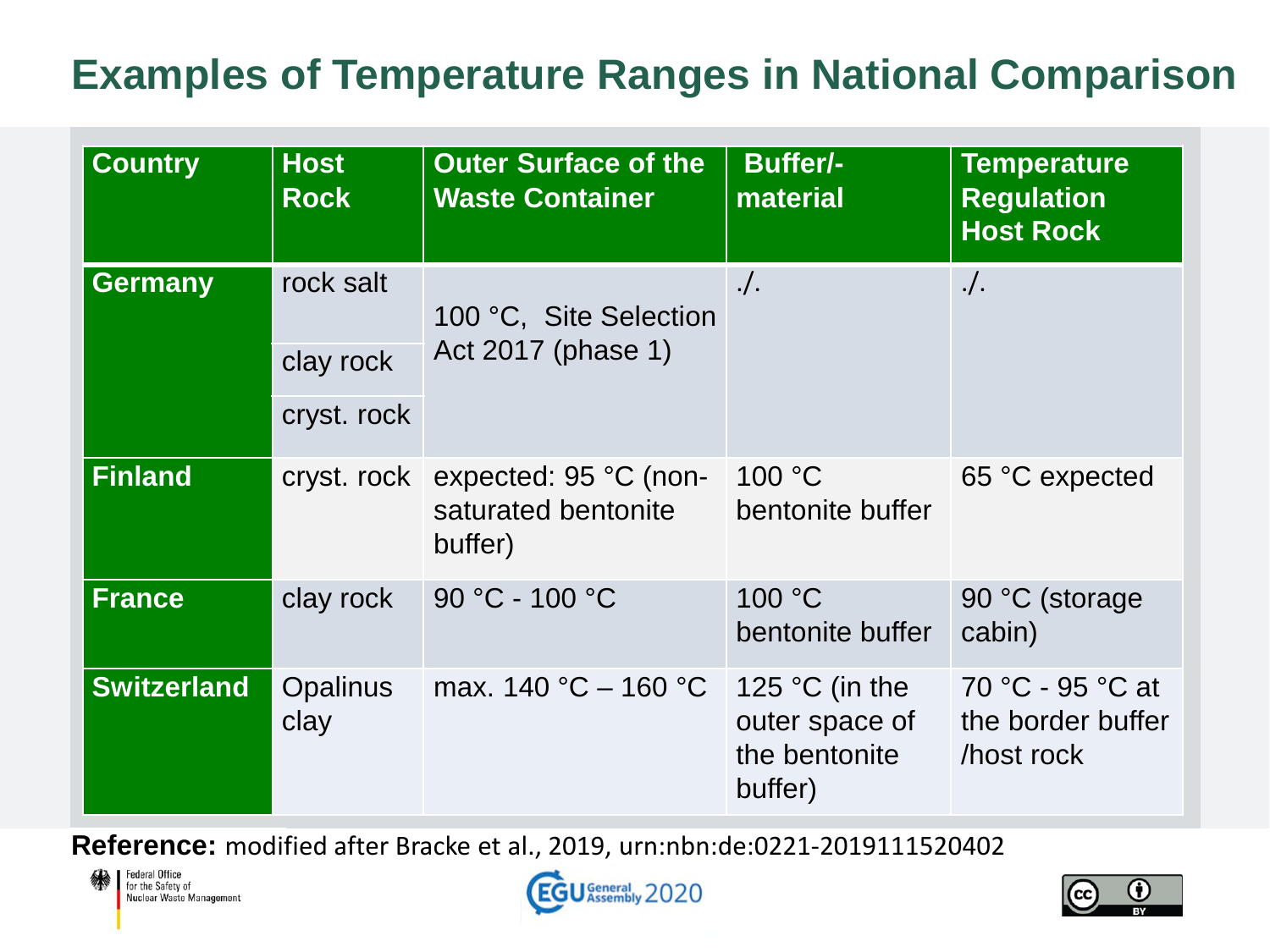#### **Conclusions:** (see also attached Poster)

- The repository concepts concerning the maximum temperature on the outer surface of the containers with HLW show significant differences. Depending on the host rock and buffer material, the **temperature varies between 80°C to 230 °C (USA)**.
- **Except for Germany**, national regulations do not define temperature limits; however, general requirements on design temperature were found.
- **There are no regulatory requirements** regarding a specific temperature limit for a final repository without relation to a specific concept of host rock.
- Requirements on **retrievability/recovery** exist, but are not related to temperature limits in a repository.